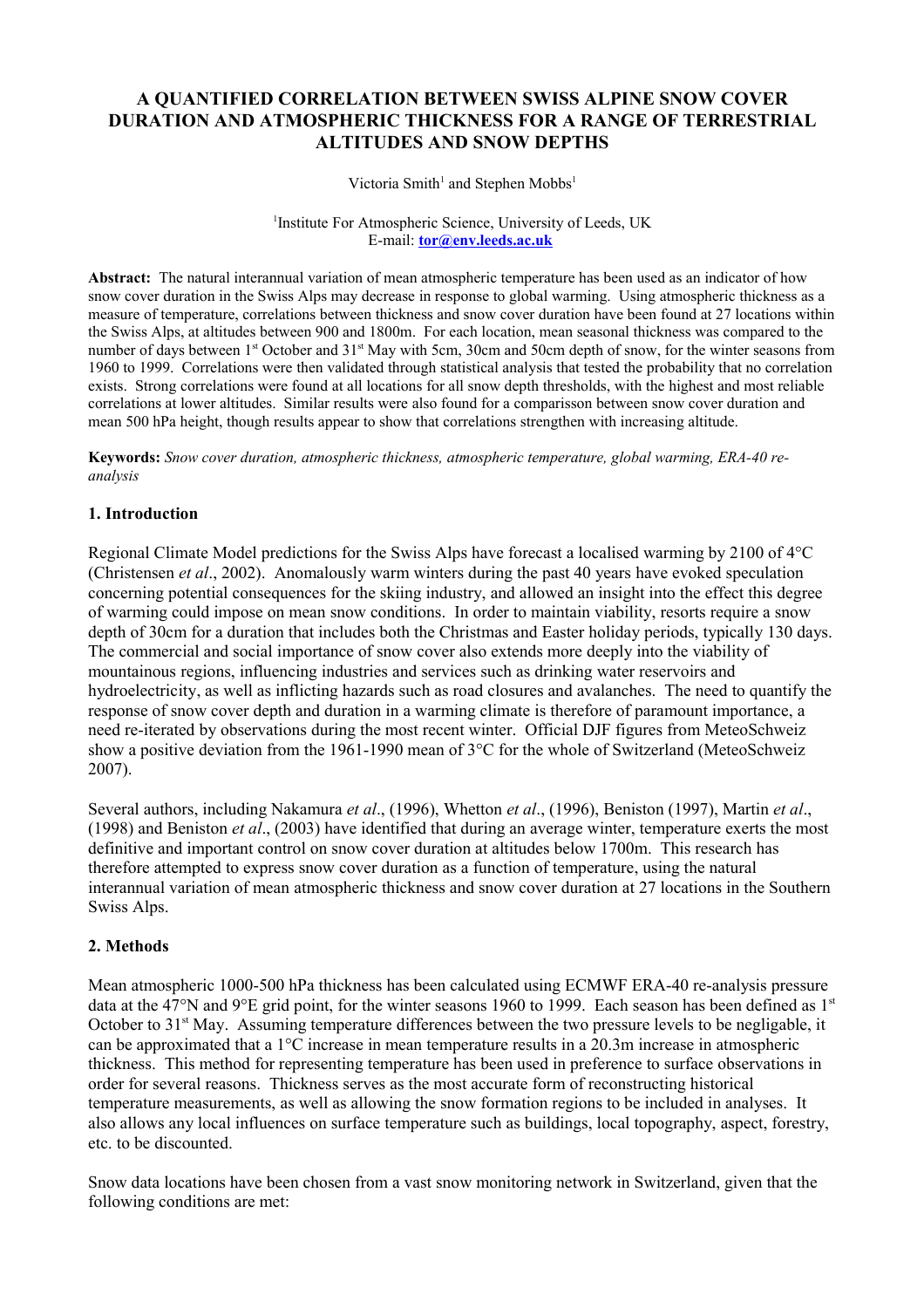- Homogeneous location for the duration of the study
- Continuous observations for the duration of the study
- Location within the altitude range at which  $> 90\%$  Swiss ski resorts lie; 900-1800m.

Twenty seven monitoring stations were identified, and snow cover duration was then calculated as the number of days with 5cm, 30cm and 50cm snow depth between 1<sup>st</sup> October and 31<sup>st</sup> May. These depth thresholds were selected because of the following;

- 5cm Minimum depth for the aesthetic value of having snow present in a ski resort (Jaagus 1997)
- 30cm Minimum depth required to facilitate skiing (Bultot *et al*., 1994 and Elsasser *et al*., 2001)
- 50cm Prefered minimum depth on the slopes (Elsasser *et al*., 2001).

Snow data was provided by the Swiss Federal Institute for Snow and Avalanche Research (SLF).

Mean seasonal thickness and snow cover duration were then compared for each depth threshold at each of the 27 stations. Any correlation identified between the two variables was then subject to statistical analyses to ensure that the correlation was reliable. This was achieved by calculating the probability that no correlation exists.

Snow cover duration and the mean seasonal height of the 500 hPa pressure contour were also compared using the same method described above. This allowed the combined effects of temperature and precipitation on snow cover duration to be analysed.

#### **3. Results**

Figure 1 shows regression plots of mean atmospheric thickness against snow cover duration for 4 of the 27 stations analysed. Results for stations at 910m, 1190m, 1735m and 1800m are shown along with their correlation statistics. All stations researched display strong correlations, and those in figure 1 act as a representation of the altitude range. It can clearly be observed from figure 1, that the strongest and most reliable correlations occur at the lower altitudes. This trend continues for all 27 stations (statistics not shown).



**Figure 1:** Regression plots and correlation statistics for mean atmospheric thickness and snow cover duration at a) 910m, b) 1390m, c) 1570m and d) 1800m altitude.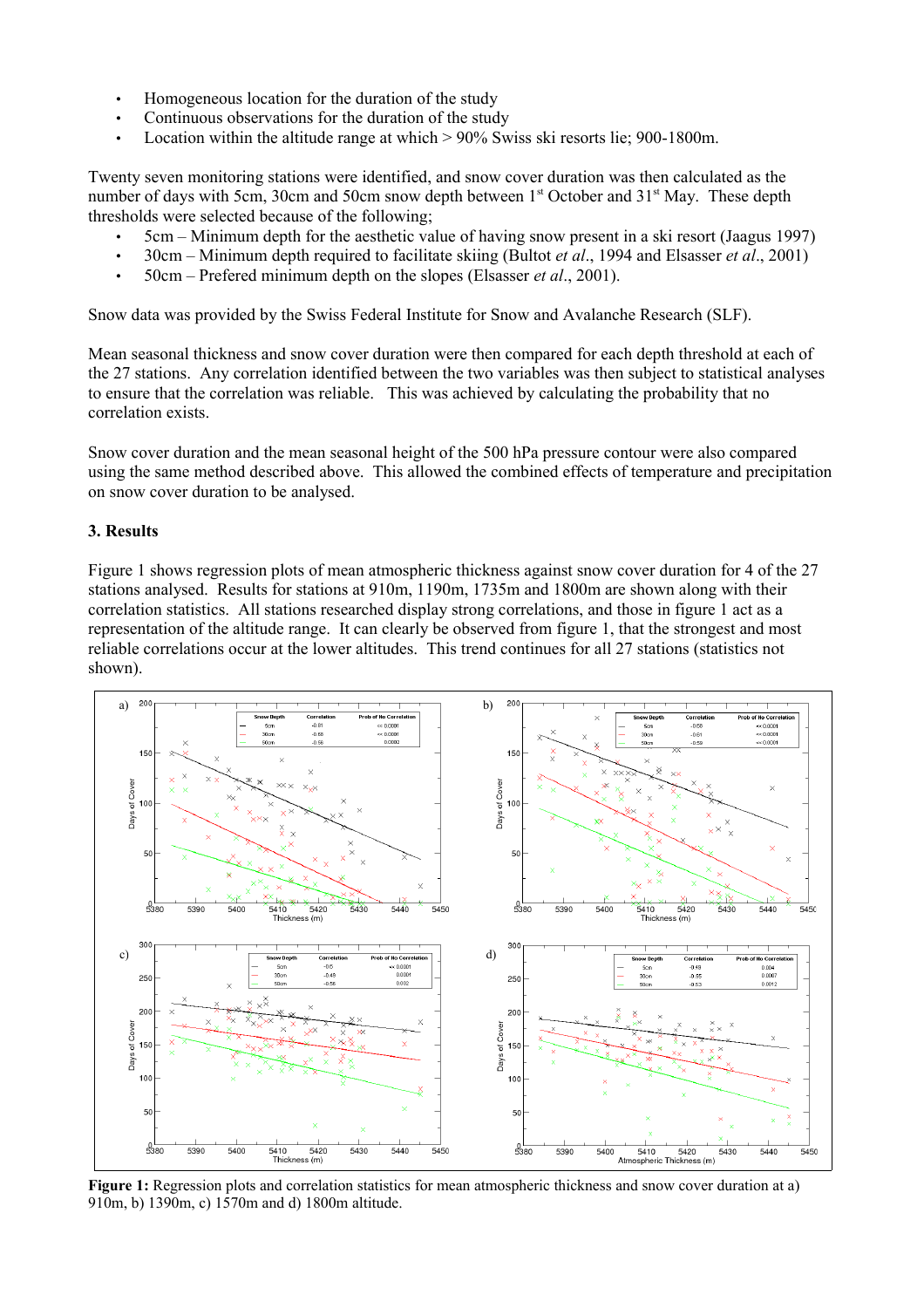Figure 2 shows regression plots for mean 500 hPa height against snow cover duration for the same stations as those in figure 1. Again reliable correlations have been found to exist at all locations and snow depth thresholds, however, an weakly opposing trend of correlation strength and reliability appear to be evident. The statistics for all stations (again not shown) losely show a trend for correlations to strengthen with increasing altitude.



**Figure 2:** Regression plots and correlation statistics for mean 500 hPa height and snow cover duration at a) 910m, b) 1390m, c) 1570m and d) 1800m altitude.

## **4. Conclusions**

The extremely high reliability of the thickness:duration correlations at all stations investigated, confirms the pivotal role of temperature on snow cover duration in the Swiss Alps. Results show the strongest and most significant correlations to occur at lower altitudes, which suggests that in response to global warming, a reduction in snow cover duration will most markedly be observed at these lower altitudes. Within the range of mean thickness observed during the study period, an approximate positive deviation of  $2^{\circ}$ C from mean conditions has been experienced, and has resulted in a decrease in snow cover duration below the viable number of days of 130, for all altitudes investigated. This suggets that the predicted warming of 4°C will be catastrophic for the skiing industry.

The closer correlation of snow cover duration at higher altitudes to 500 hPa height suggests that higher elevations are more dependant on variations of both temperature and precipitation. This is because 500 hPa height responds to both temperature and weather system changes. The effect of global warming on higher altitude ski resorts must therefore be considered in terms of both of these variables. If global warming leads to an increase in precipitation, it is possible that snow cover duration could increase due to increased snow fall, as discussed by Beniston (1997) and Beniston *et al*., (2003).

*Acknowledgements: Dr Christoph Marty and Dr Michi Lehning from SLF, Davos for providing the snow data, and the British Atmospheric Data Service (BADC) for access to ECMWF ERA-40 Re-Analysis data.*

#### **REFERENCES**

Beniston, M., 1997: Variations of snow depth and duration in the Swiss Alps over the last 50 years: links to changes in large-scale